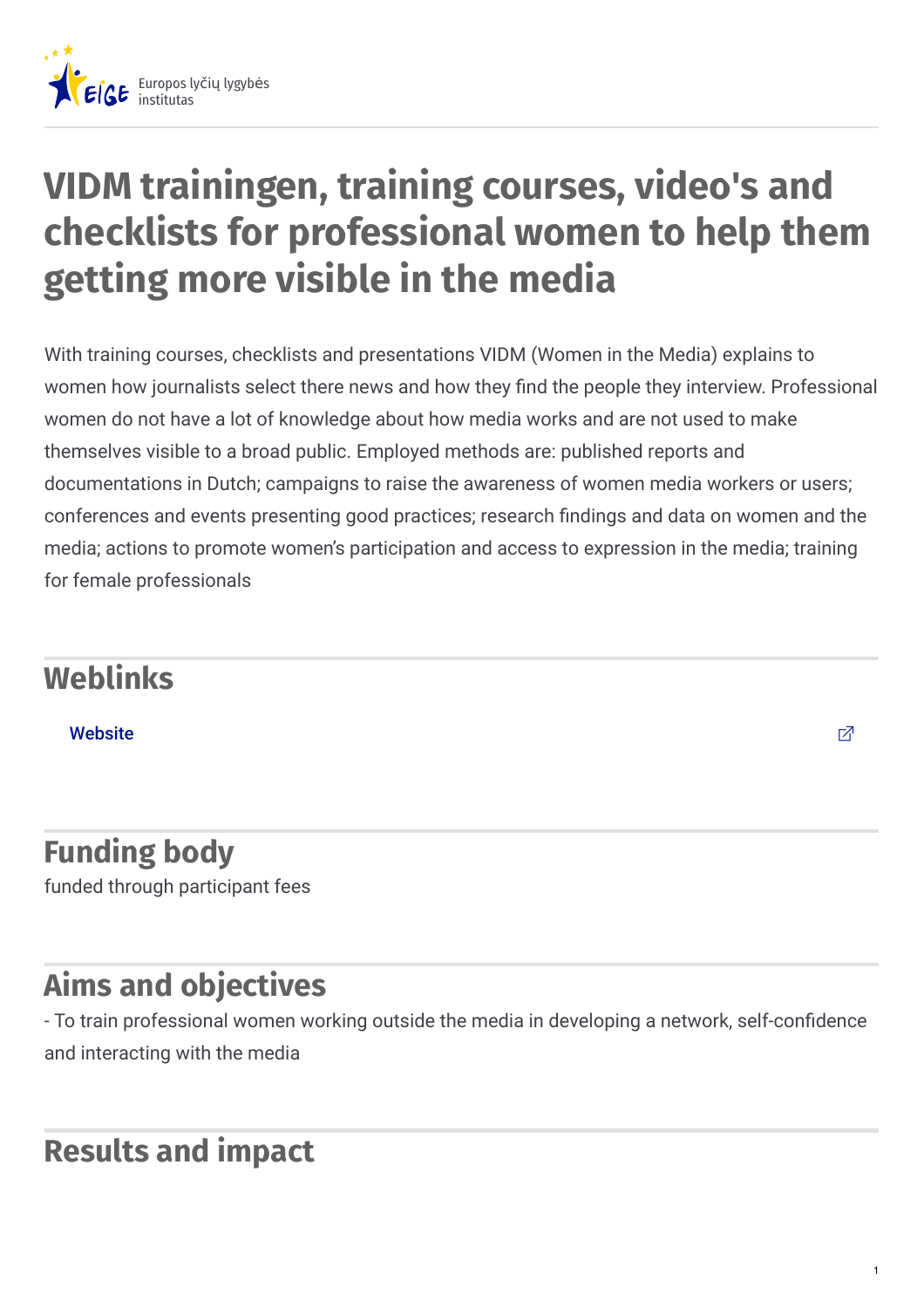Higher awareness and women take more responsibility in getting more visible. They approach more journalists after the training and presentation. They more often say 'yes' to media exposure. After the training and presentation the women are aware of how important it is to be more visible in the media.

# **Creator/owner/responsible institution**

VIDM (Women in the media)

**Stakeholder, Firstname**: Janneke

**Stakeholder, Family name**: van Heugten

# **Additional information**

**Subtype**: Other gender training tool: media training for women professionals

**Duration**: 1 or 2 days

**Periodicity**: throughout the year

**Nr** of **beneficiaries**: more than 100

**Nuts code**: NL

**Evaluation**: N/A

#### **Metadata**

**ONGOING:** Ne

**TYPE:** Training tool